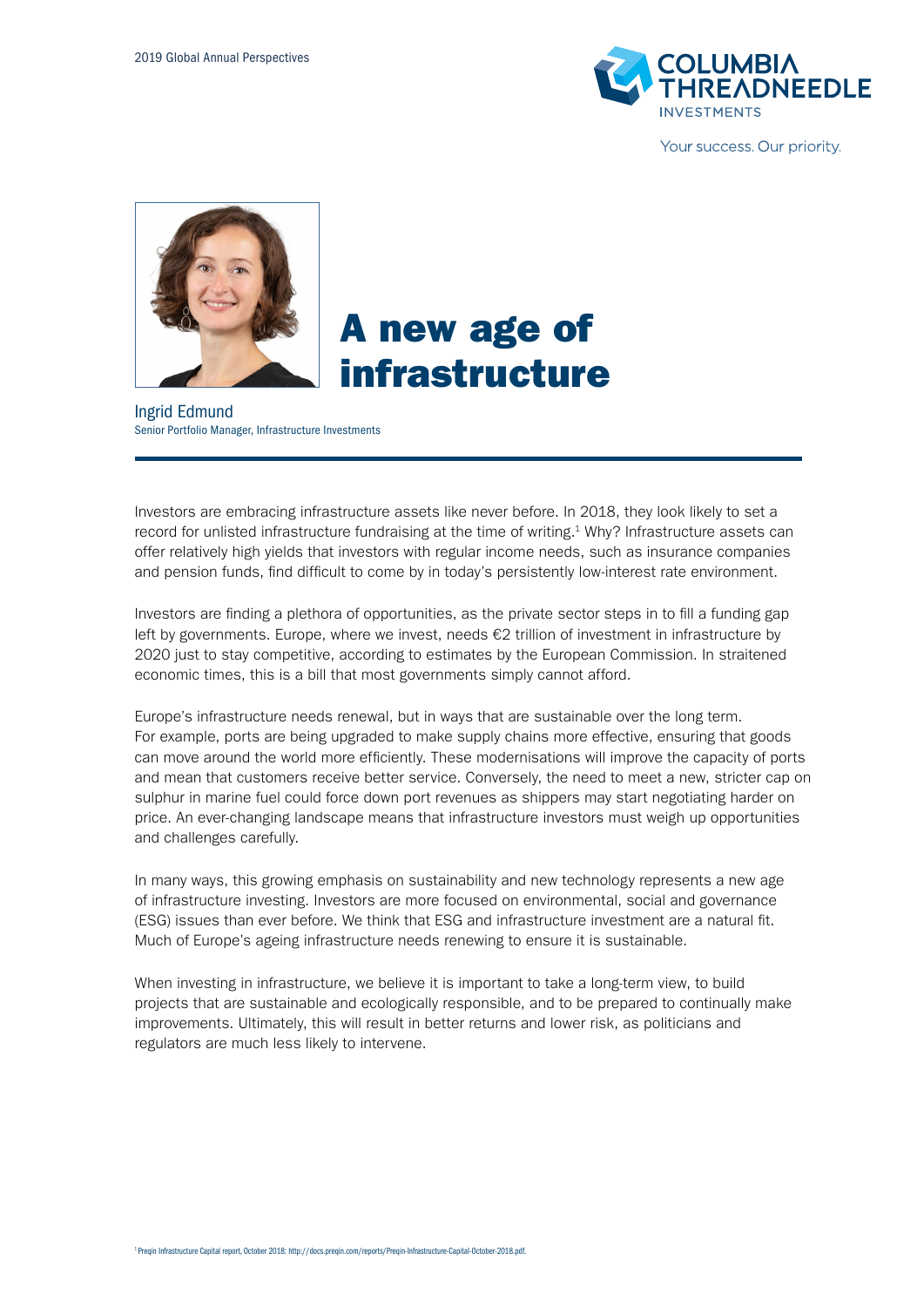#### Powered by sustainability and technology

2019 looks likely to be another year of impressive growth for infrastructure as it enters a new age, driven by technological disruption and the growing importance of sustainability. As investors, we think it is important to select from the right set of opportunities. Instead of joining the queue of competitors who are keen to participate in high-profile mega deals, we are looking to the mid-market, where there are more prospects which often offer better value and less competition.

Sustainability is an increasingly important theme. In recent years, there has been enormous growth in renewable energy infrastructure, notably solar parks and wind farms. The pace of change has been so rapid that power grids have not necessarily kept up: even more opportunities will arise in this area as it develops. Around 30% of Infrastructure investments are in renewable sources.2 Smart cities are much talked about; when they are realised, they will be powered by smart, technology-enabled infrastructure.

Energy distribution generally is becoming more efficient. District heating, for example, has traditionally been fuelled by gas or oil; these days, alternative sources like water and hydrogen are getting more popular, as is biomass heating. As these systems are upgraded, they will create opportunities for investors.

Technology's role in making infrastructure more efficient is also likely to grow in 2019. This means that, for instance, water utility companies can now hover a scanner over an area and see if there is a leak, where in the past they would have had to dig a hole to locate the problem.

#### Balancing risk and reward

There is a popular narrative that infrastructure is predictable and stable. But it can only offer these characteristics if it is carefully managed. Myriad return drivers fuel infrastructure, and various risk factors could have different effects on different types of infrastructure.

Political and regulatory change can also impact infrastructure's potential returns. For instance, the International Maritime Organisation has introduced a 0.5% cap on sulphur, with which all ships must comply by 2020. This will have seismic implications for how ships are fuelled, and shipping and trade patterns more broadly.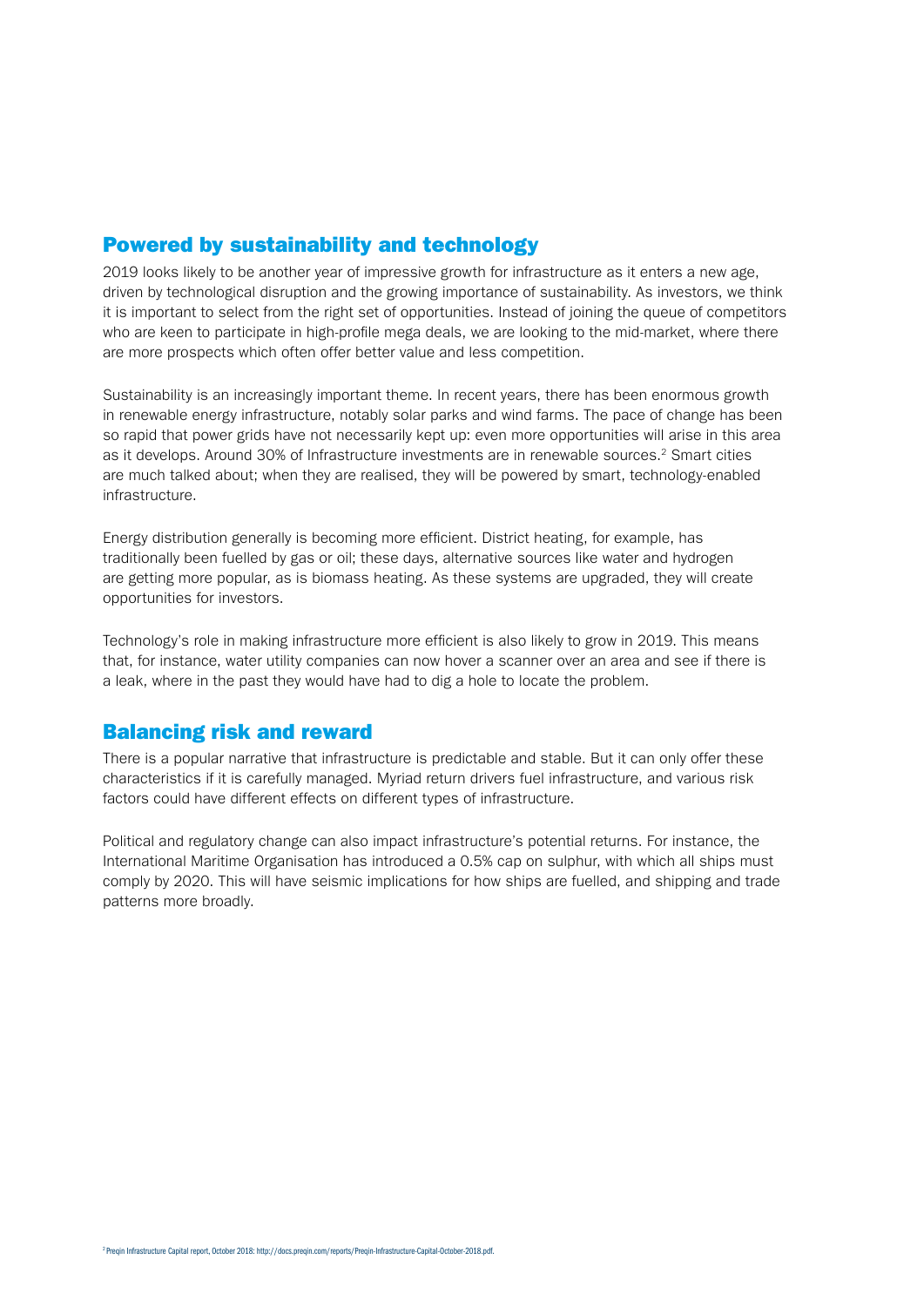Looking to 2019, it is more important than ever for investors to take a long-term view but also be prepared to follow policy and regulatory developments closely. Long-term asset owners with a commitment to sustainability are much more likely to have the ear of regulators and government than those who are only driven by short-term profit.

### Unlisted Infrastructure: Median Net IRRs and Quartile Boundaries by Vintage Year



Source: Pregin 2018.

If a manager buys a host of infrastructure assets in a particular period, they are vulnerable to vintage risk, ie, the risk of buying assets at a particular point in the cycle and then struggling to sell them at a different stage when prices are lower. As the chart above illustrates, infrastructure does not move in a straight line: there are zig zags in performance. For that reason, a long-term view is key to sustained growth over time.